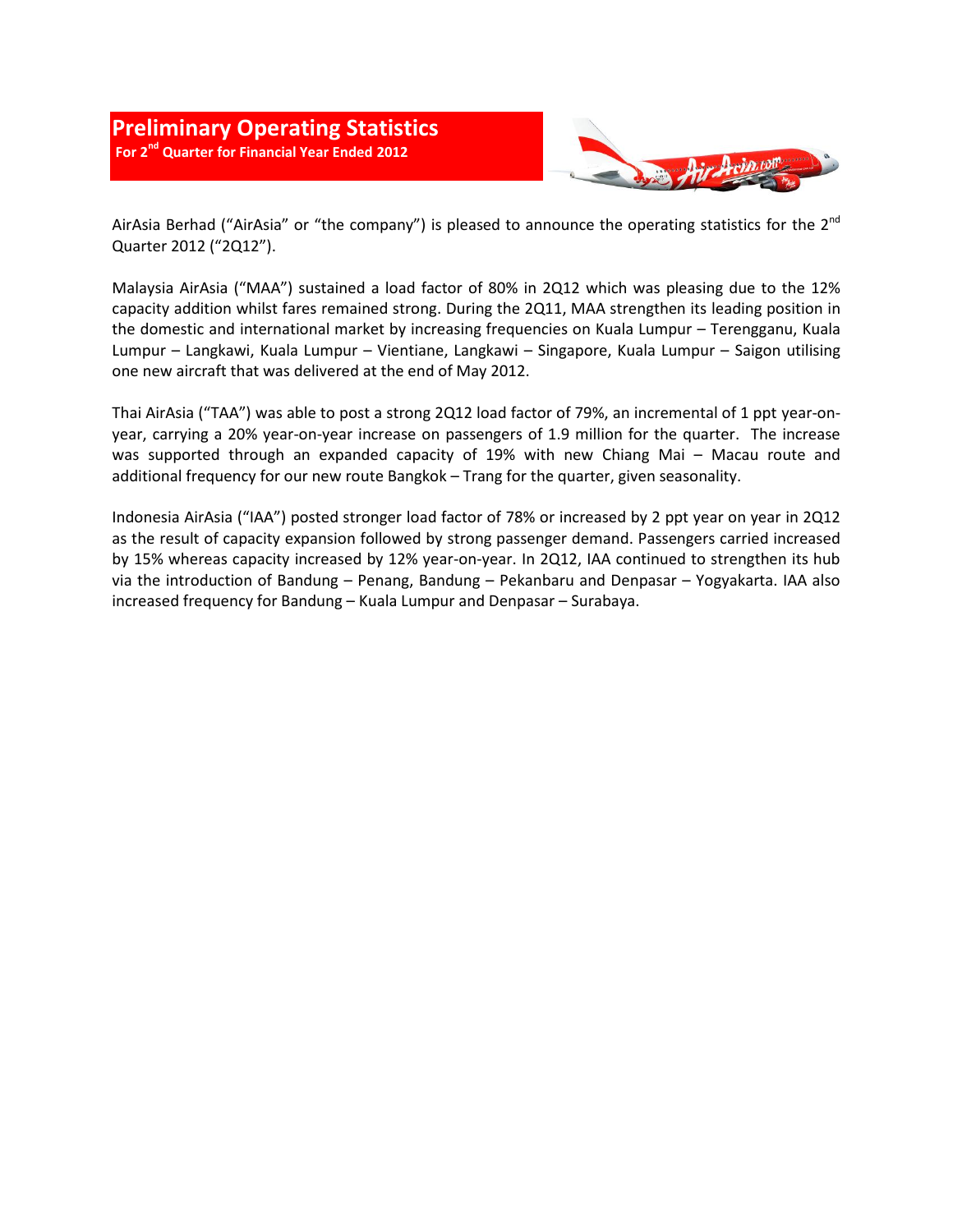# **Malaysia**

## **2 nd Quarter 2012 Operating Statistics**

| <b>Malaysia AirAsia</b>                 | <b>APR - JUN 2012</b> |           |               |
|-----------------------------------------|-----------------------|-----------|---------------|
|                                         | 2012                  | 2011      | <b>Change</b> |
| Passenger Carried <sup>1</sup>          | 4,902,689             | 4,472,498 | 10%           |
| Capacity <sup>2</sup>                   | 6,163,020             | 5,511,780 | 12%           |
| Load Factor $(\%)^3$                    | 80                    | 81        | $-1$ ppt      |
| ASK $(mil)^4$                           | 7,038                 | 6,436     | 9%            |
| RPK (mil) <sup>5</sup>                  | 5,621                 | 5,250     | 7%            |
| Number of stages <sup>6</sup>           | 34,239                | 30,620    | 12%           |
| Average stage length (km)               | 1,144                 | 1,170     | $-2%$         |
| Size of fleet at month end <sup>7</sup> | 58                    | 53        | 5             |

## **Thailand**

## **2 nd Quarter 2012 Operating Statistics**

| <b>Thai AirAsia</b>                     | <b>APR - JUN 2012</b> |           |               |
|-----------------------------------------|-----------------------|-----------|---------------|
|                                         | 2012                  | 2011      | <b>Change</b> |
| Passenger Carried <sup>1</sup>          | 1,935,072             | 1,614,853 | 20%           |
| Capacity <sup>2</sup>                   | 2,452,320             | 2,063,160 | 19%           |
| Load Factor $(\%)^3$                    | 79                    | 78        | 1 ppt         |
| ASK $(mil)^4$                           | 2,593                 | 2,235     | 16%           |
| $RPK$ (mil) <sup>5</sup>                | 2.044                 | 1,774     | 15%           |
| Number of stages <sup>6</sup>           | 13,624                | 11,462    | 19%           |
| Average stage length (km)               | 1,057                 | 1,083     | $-2%$         |
| Size of fleet at month end <sup>7</sup> | 24                    | 20        | 4             |